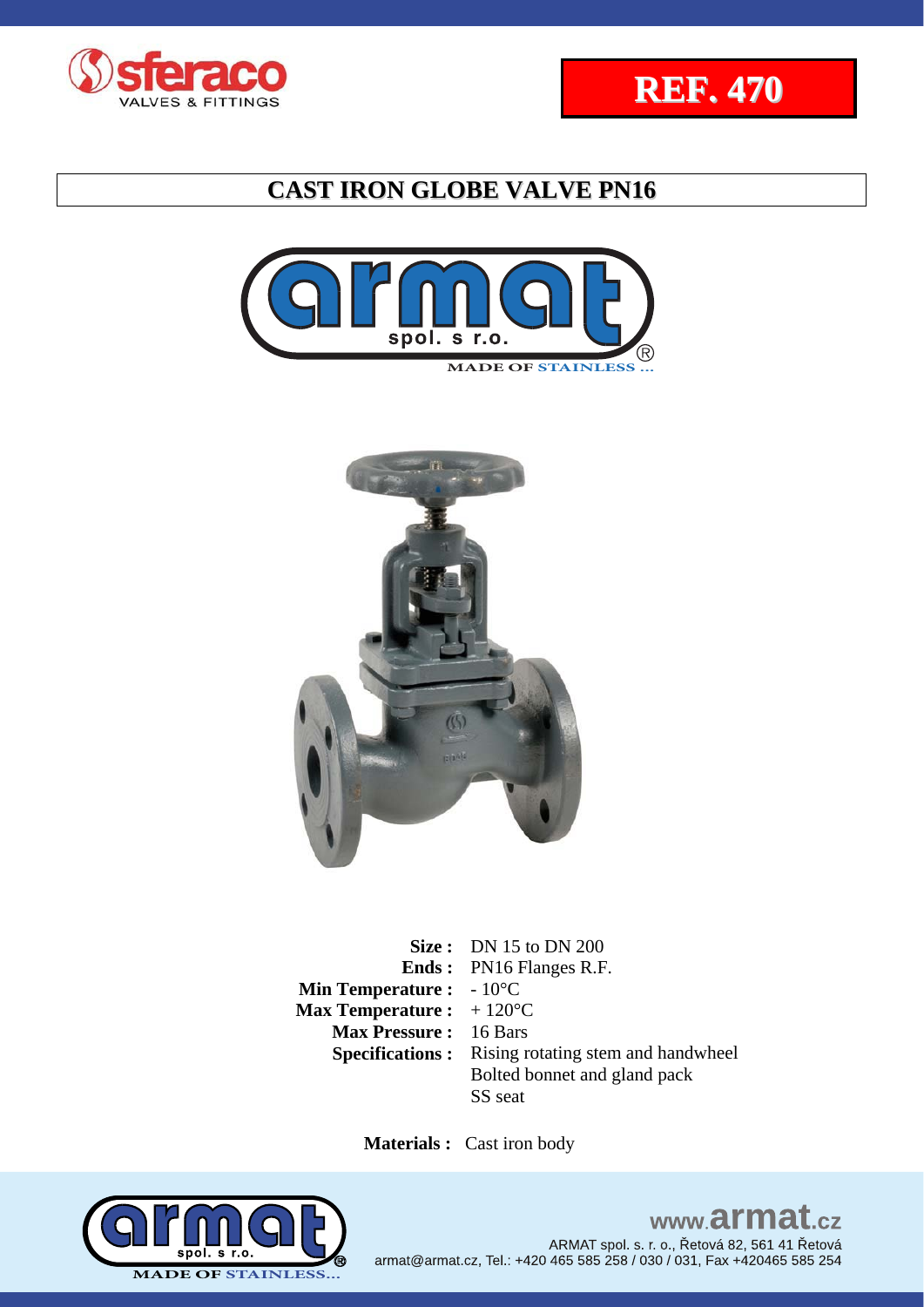



### *SPECIFICATIONS :*

Respect the flow direction indicated by the arrow Rising rotating stem and handwheel Bolted bonnet and gland pack Stainless steel seat PN16 Flanges R.F. Painting RAL 7011 grey color, 90 um thickness

### *USE :*

For common fluids Min and max Temperature Ts : - 10°C to + 120°C Max Pressure Ps : 16 bars Keep greased the stem **Do not use for steam** Tighten the gland packing during the setting

### *RANGE :*

Cast iron body PN16 flanged R.F. **Ref. 470 from** DN 15 to DN 200

### *FLOW COEFFICIENT Kvs ( M3 / h ) :*

| <b>DN</b>      | כ ו | 20               | 25 | 32 | 40 | 50 | 65 | 80  | 100 | 125 | 150 | 200 |
|----------------|-----|------------------|----|----|----|----|----|-----|-----|-----|-----|-----|
| $Kvs$ ( $m3/h$ | 5.9 | $\overline{1.4}$ | 13 | 18 | 30 | 41 | 79 | 115 | 181 | 225 | 364 | 690 |

### *NUMBER OF CYCLES TO CLOSE OR OPEN THE VALVE :*

| <b>DN</b>    | $\sim$<br>ю | 20 <sub>1</sub> | $\overline{ }$ | 22<br>w | 40 | 50 | $\sim$ $\sim$<br>წე | 80 | 100 | 125 | 150 | 200 |
|--------------|-------------|-----------------|----------------|---------|----|----|---------------------|----|-----|-----|-----|-----|
| Nb of cycles |             |                 |                |         | 10 |    | -                   |    |     | . . | 1 v | 10  |

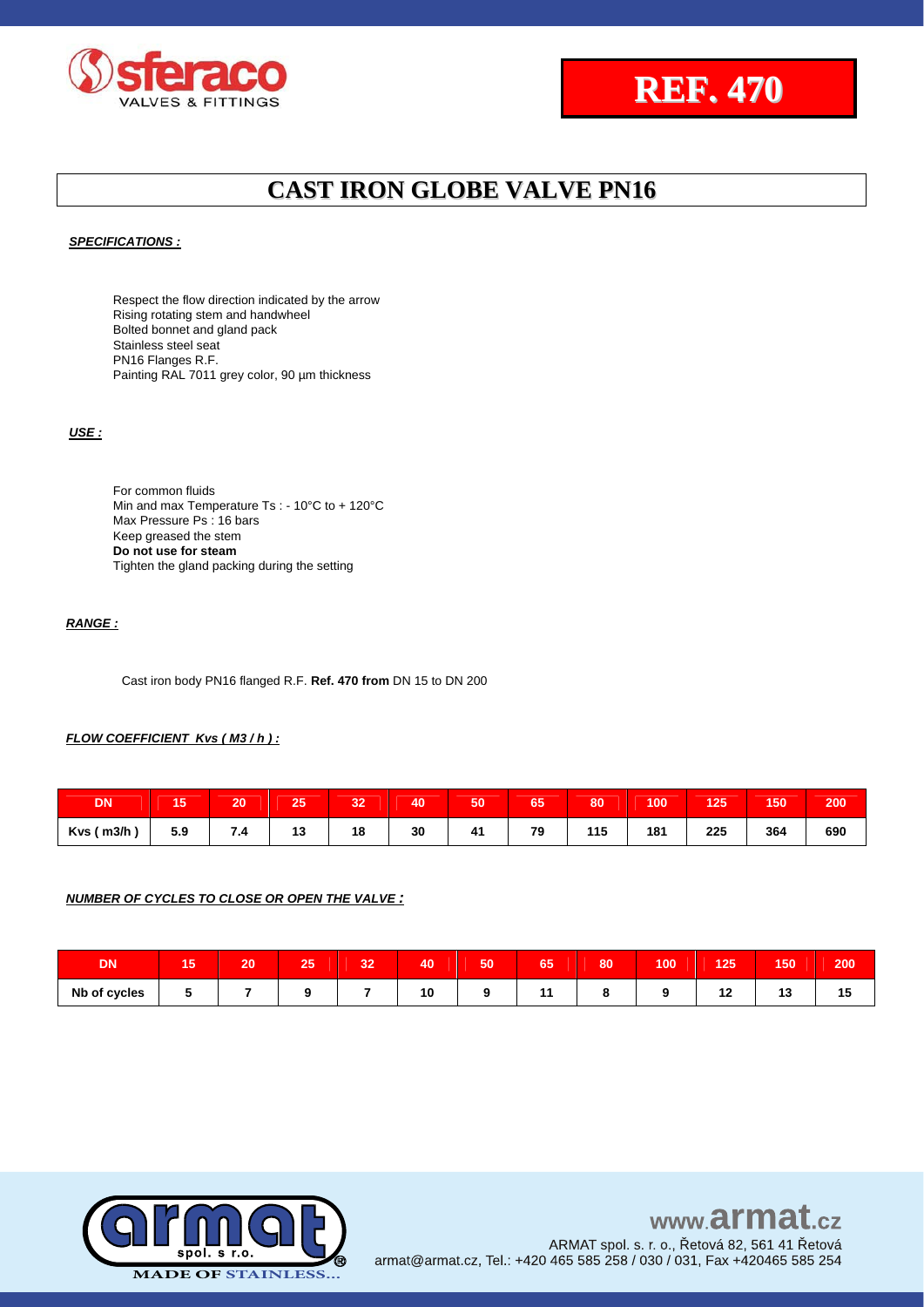



*MATERIALS :*



| <b>Item</b>    | <b>Designation</b>    | <b>Materials</b>          |
|----------------|-----------------------|---------------------------|
| $\mathbf{1}$   | Body                  | Cast iron EN GJL-250      |
| $\overline{2}$ | Body seat             | SS 420                    |
| 3              | Disc seat ring        | SS 420                    |
| 4              | <b>Disc</b>           | Cast iron EN GJL-250      |
| 5              | Screw                 | RSt37-2 (1.0038)          |
| 6              | Nut                   | RSt37-2 (1.0038)          |
| 7              | <b>Bolt</b>           | RSt37-2 (1.0038)          |
| 8              | Ball                  | 100Cr6                    |
| 9              | Bonnet gasket         | Graphite                  |
| 10             | <b>Stem</b>           | SS 420                    |
| 11             | <b>Bonnet</b>         | Cast iron EN GJL-250      |
| 12             | <b>Bolt</b>           | RSt37-2 (1.0038)          |
| 13             | Nut                   | RSt37-2 (1.0038)          |
| 14             | <b>Gland follower</b> | Ductile iron EN GJS-500-7 |
| 15             | Stem nut              | <b>Brass</b>              |
| 16             | <b>Screw</b>          | RSt37-2 (1.0038)          |
| 17             | Handwheel             | Cast iron EN GJL-250      |
| 18             | Washer                | RSt37-2 (1.0038)          |
| 19             | Handwheel nut         | RSt37-2 (1.0038)          |
| 20             | Packing               | Graphite                  |



www.armat.cz ARMAT spol. s. r. o., Řetová 82, 561 41 Řetová armat@armat.cz, Tel.: +420 465 585 258 / 030 / 031, Fax +420465 585 254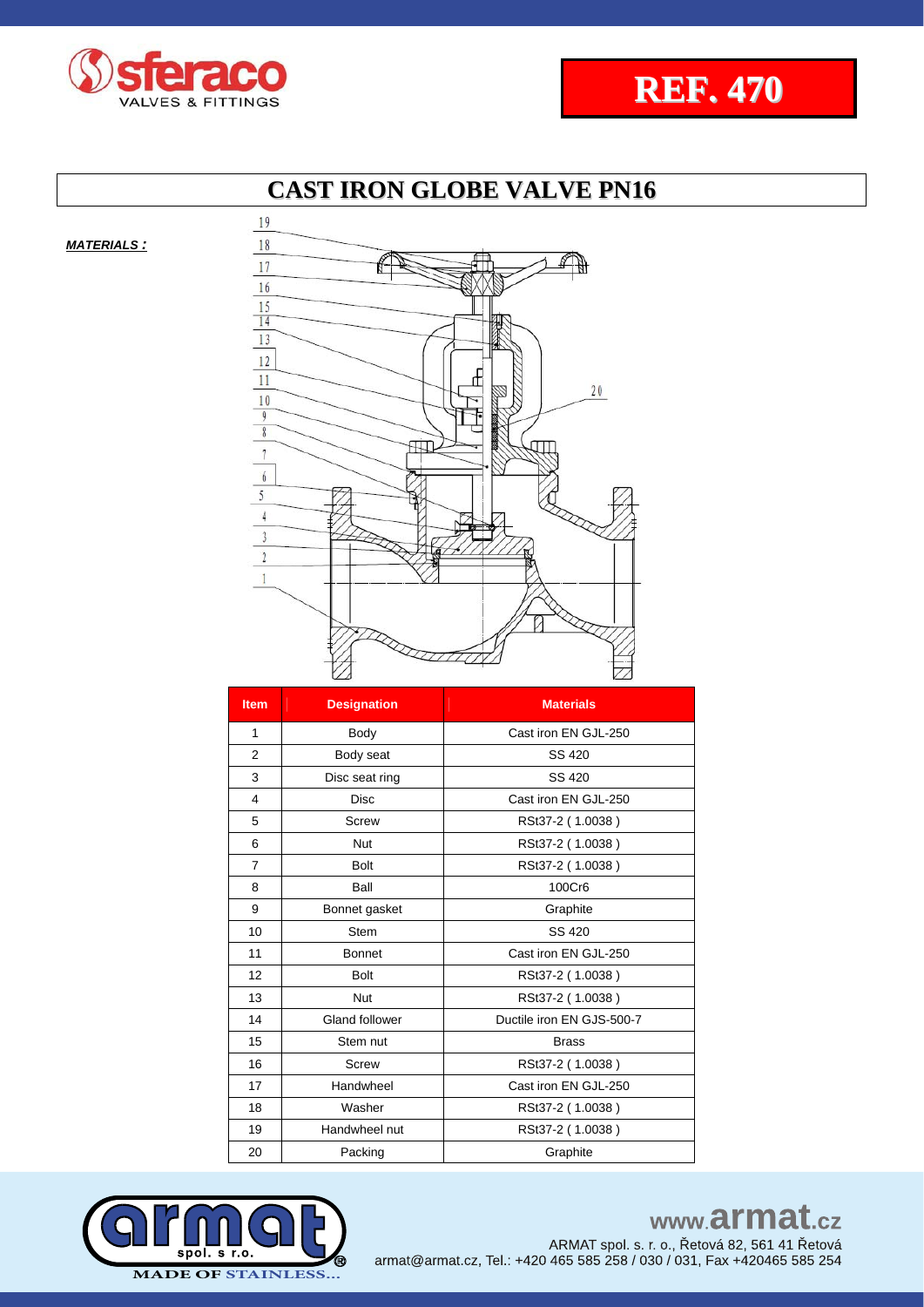



## *SIZE ( in mm ) :*



| Ref. | DN          | 15    | 20  | 25  | 32  | 40    | 50    | 65   | 80   | 100  | 125 | 150 | 200 |
|------|-------------|-------|-----|-----|-----|-------|-------|------|------|------|-----|-----|-----|
|      |             | 130   | 150 | 160 | 180 | 200   | 230   | 290  | 310  | 350  | 400 | 480 | 600 |
|      | H (closed)  | 161.5 | 169 | 187 | 223 | 233.5 | 261.5 | 293  | 341  | 381  | 419 | 485 | 569 |
| 470  | H (opened)  | 183   | 191 | 216 | 255 | 277   | 304   | 335  | 380  | 426  | 480 | 555 | 660 |
|      | Øν          | 100   | 100 | 120 | 120 | 140   | 140   | 200  | 200  | 240  | 280 | 315 | 360 |
|      | Weight (Kg) | 3.3   | 4   | 5.5 | 8.5 | 10.75 | 14.57 | 19.3 | 26.7 | 35.4 | 59  | 78  | 136 |

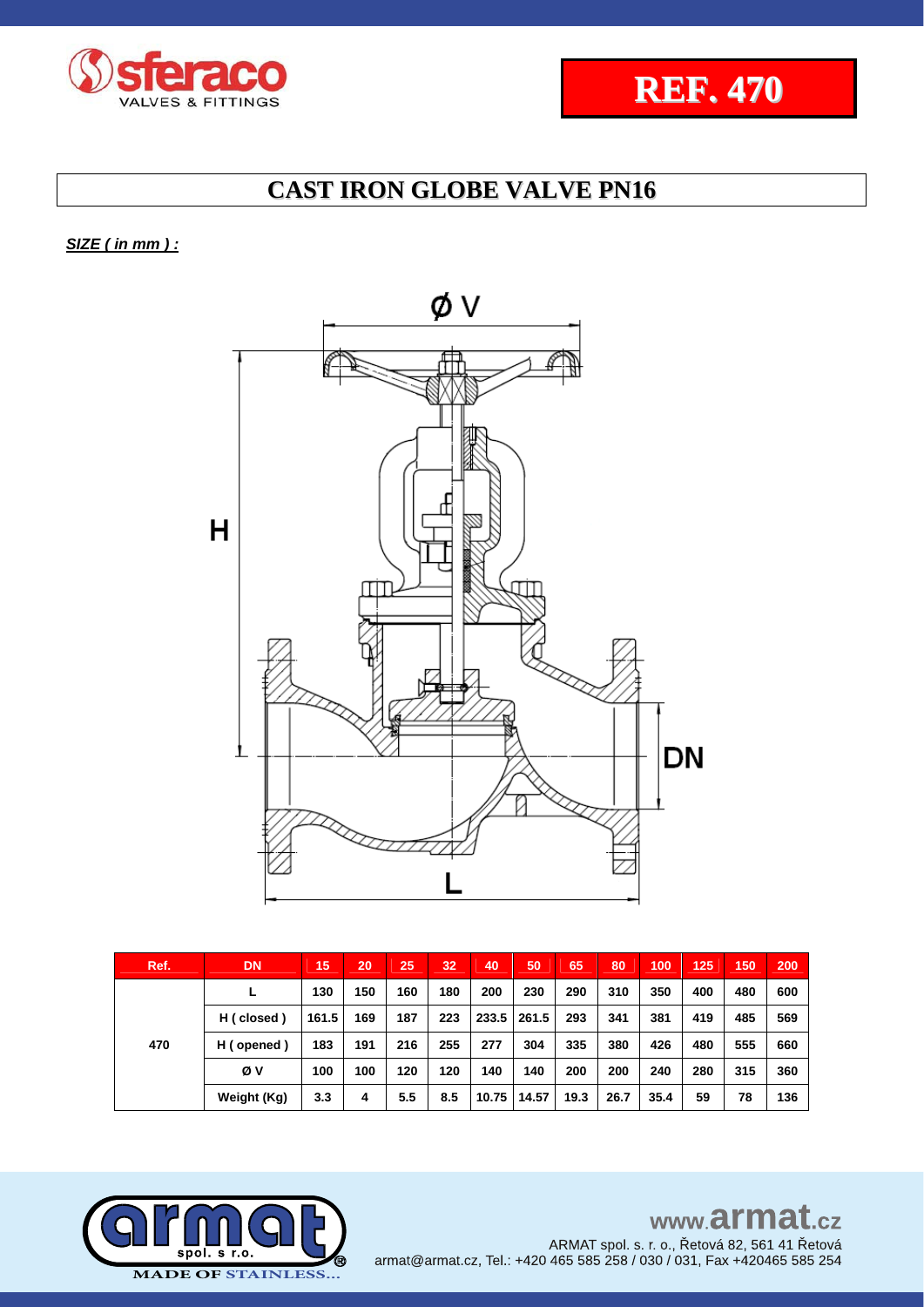

### *FLANGES SIZE ( in mm ) :*



| Ref. | <b>DN</b>               | 15           | 20            | 25            | 32            | 40            | 50     | 65     | 80     | 100    | 125           | 150    | 200            |
|------|-------------------------|--------------|---------------|---------------|---------------|---------------|--------|--------|--------|--------|---------------|--------|----------------|
| 470  | ØC                      | 46           | 56            | 65            | 76            | 84            | 99     | 118    | 132    | 156    | 184           | 211    | 266            |
|      | ØD                      | 95           | 105           | 115           | 140           | 150           | 165    | 185    | 200    | 220    | 250           | 285    | 340            |
|      | ØΚ                      | 65           | 75            | 85            | 100           | 110           | 125    | 145    | 160    | 180    | 210           | 240    | 295            |
|      | $Nb \times \emptyset$ L | 4 x 14       | $4 \times 14$ | $4 \times 14$ | $4 \times 19$ | $4 \times 19$ | 4 x 19 | 4 x 19 | 8 x 19 | 8 x 19 | $8 \times 19$ | 8 x 23 | $12 \times 23$ |
|      | b                       | 14           | 16            | 16            | 18            | 18            | 20     | 20     | 22     | 24     | 26            | 26     | 30             |
|      | е                       | $\mathbf{2}$ | $\mathbf{2}$  | 3             | 3             | 3             | 3      | 3      | 3      | 3      | 3             | 3      | 3              |

*STANDARDS :*

Fabrication according to ISO 9001 :2008

DIRECTIVE 97/23/CE : Concerned by article 3, § 3

Length according to EN 558 series 1 ( DIN 3202 F1 )

PN16 Flanges R.F. according to EN 1092-2

**ADVICE :** Our opinion and our advice are not guaranteed and SFERACO shall not be liable for the consequences of damages. The customer must check the right choice of the products with the real service conditions.